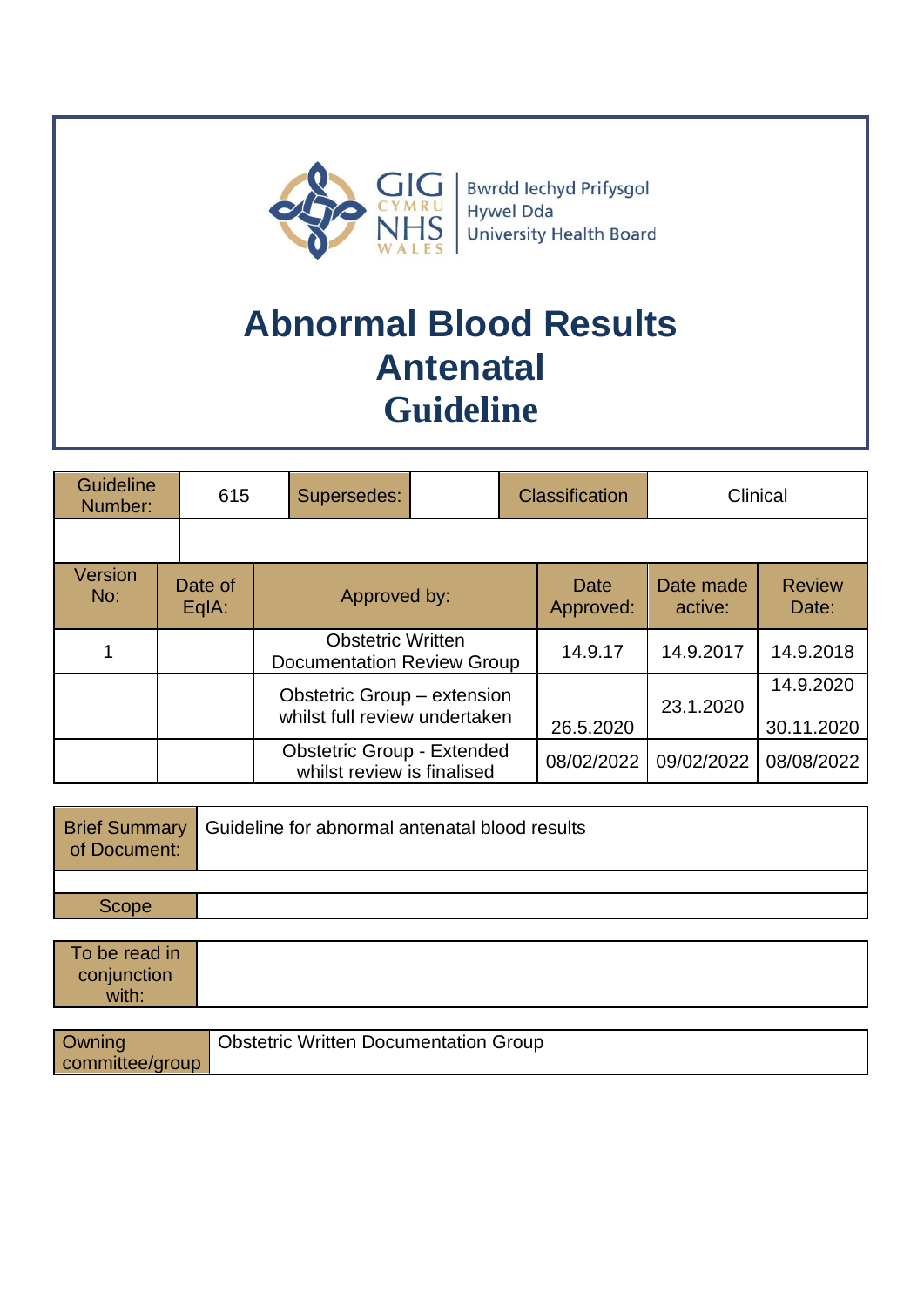|     | <b>Reviews and updates</b>       |                   |  |  |
|-----|----------------------------------|-------------------|--|--|
| no: | Version   Summary of Amendments: | Date<br>Approved: |  |  |
|     | New guideline                    | Sept 2017         |  |  |

|  | Keywords   Abnormal blood results in the antenatal period |  |
|--|-----------------------------------------------------------|--|
|--|-----------------------------------------------------------|--|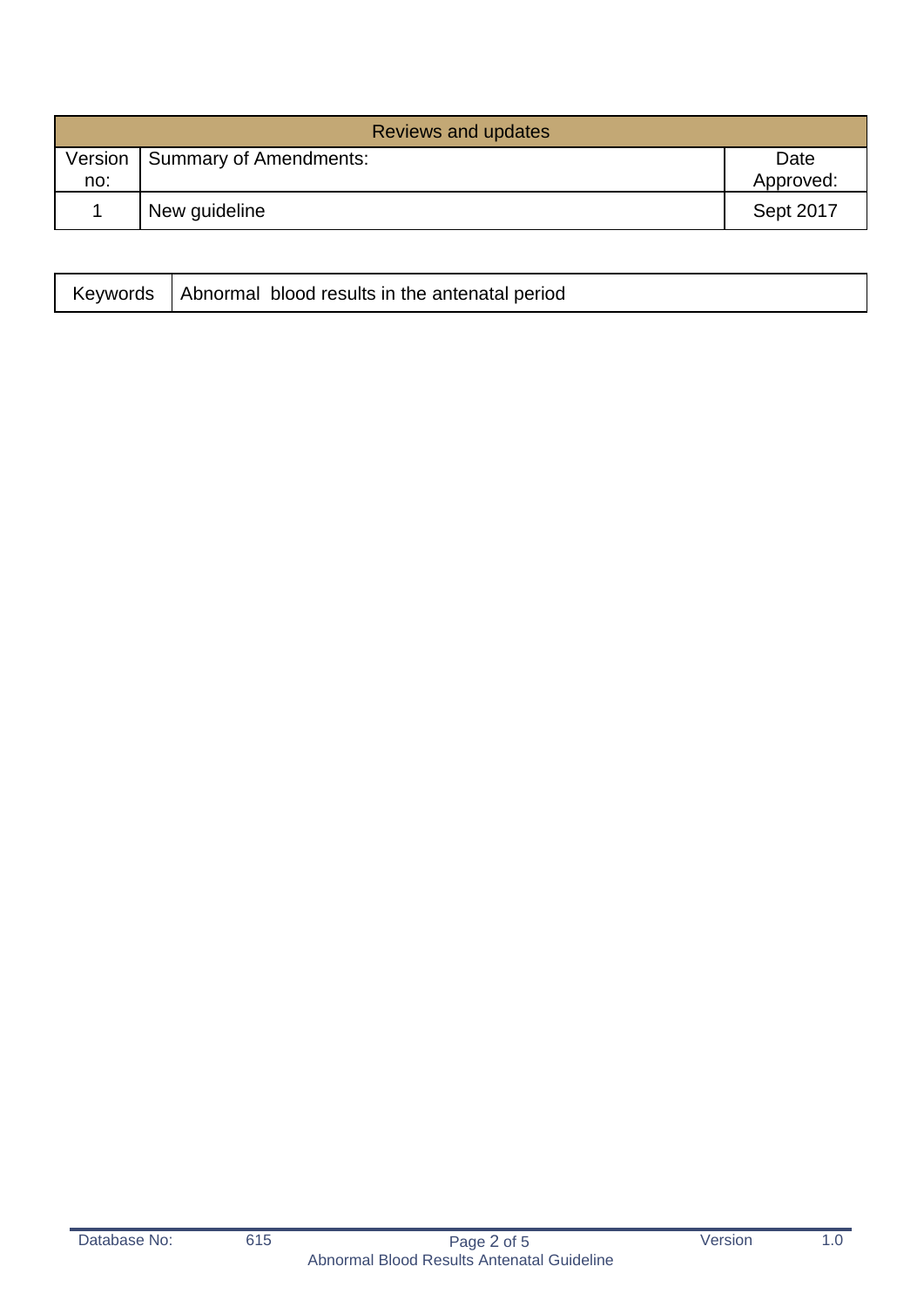#### 1. **INTRODUCTION**

The purpose of this policy is to ensure all abnormal results are identified and actioned in a timely manner

#### 2. **AIM**

The aims of the pathway for handling abnormal results on the ward are as follows:-

- To communicate test results to the Community Midwife as soon as possible after they are received, and actioned by relevant Health Care Professional.
- to communicate result and action required to GP surgeries.
- To maintain patient confidentiality and privacy.
- To communicate to the patient the complication of an abnormal result, i.e., further tests and /or treatments.
- For the Community Midwife to implement appropriate actions or treatments in a timely manner.

#### 3. **CRITICAL PATHWAY FOR ABNORMAL RESULTS ON THE WARD –**

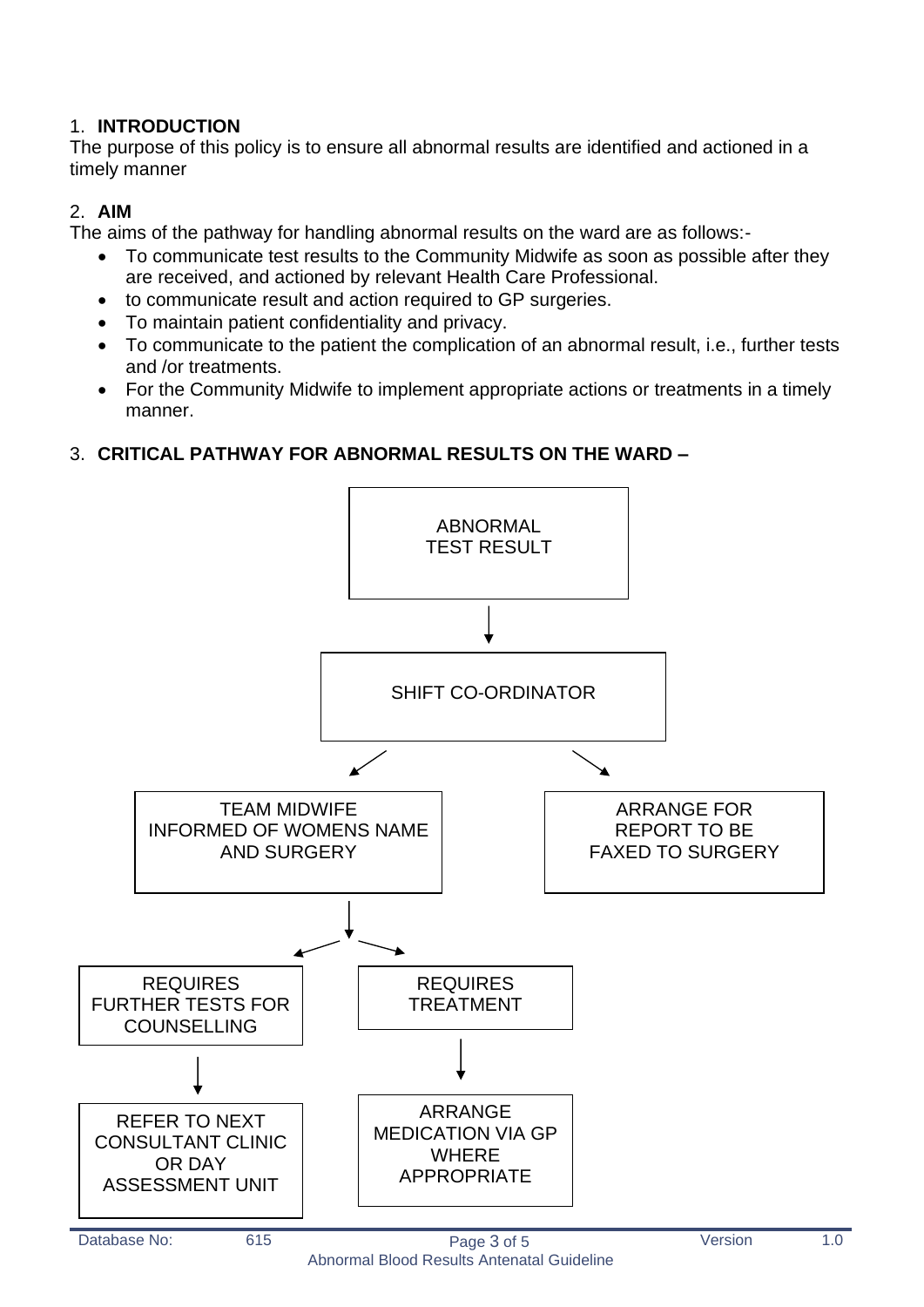## 4. **ABNORMAL RESULTS ANTENATAL CLINIC**

The aims of the pathway for handling abnormal results in the antenatal clinic are as follows:-

- To relay results to patients as soon as possible.
- To protect patients privacy and confidentiality.
- To communicate the implications of the results, i.e. further tests and/or treatments.
- Implement appropriate action as soon as possible via communication with Community Midwives and GP surgeries, once results have been reviewed by an appropriate Health Care Professional and action plan devised.
- To provide evidence of a evidenced based choice and consent in patients records.

### 5. **CRITICAL PATHWAY FOR ABNORMAL RESULTS IN THE ANTENATAL CLINIC**